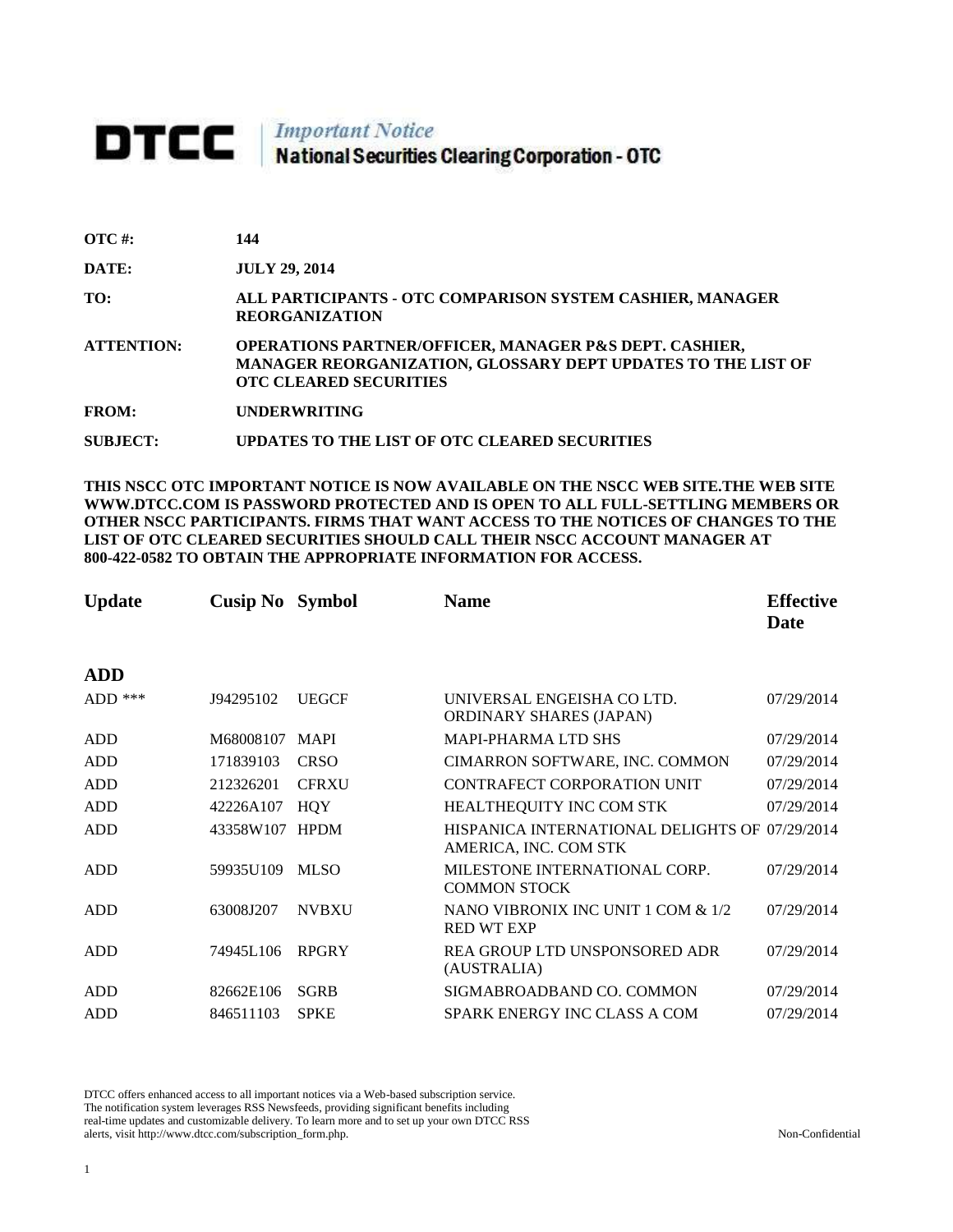## **DELETE**

| DELETE ***                              | G1104Q108 BNGHF |              | BILLINGTON HOLDINGS PLC ORDINARY<br>SHARES (UNITED KINGDOM) | 07/29/2014 |
|-----------------------------------------|-----------------|--------------|-------------------------------------------------------------|------------|
| DELETE ***                              | G2950W108 DYFWF |              | DYNASTY FINE WINES GROUP LTD<br>(CAYMAN ISLANDS)            | 07/29/2014 |
| DELETE ***                              | G8226X127 SMIEF |              | SMI CORP LTD ORDINARY SHARES<br>(BERMUDA)                   | 07/29/2014 |
| DELETE ***                              | Y7756S110       | <b>SHYOF</b> | SHIN YOUNG SEC CO LTD PFD SHS NON -<br><b>VOTING</b>        | 07/29/2014 |
| <b>DELETE</b>                           | 101706208       | <b>BDLS</b>  | <b>BOUNDLESS CORP</b>                                       | 07/29/2014 |
| <b>DELETE</b>                           | 23750R104       | <b>DARWF</b> | DARWIN RES CORP COMMON SHARES<br>(CANADA)                   | 07/29/2014 |
| <b>DELETE</b>                           | 577723109       | <b>MAXC</b>  | <b>MAXCO INC</b>                                            | 07/29/2014 |
| <b>SEC 12J</b><br><b>SUSPENSION</b>     | 74272G100       | <b>PTCK</b>  | PRO-TECH INDUSTRIES, INC. COMMON<br><b>STOCK</b>            | 07/29/2014 |
| <b>SEC 12J</b><br><b>SUSPENSION</b>     | 92647U109       | VILF         | VIDA LIFE INTERNATIONAL LTD                                 | 07/29/2014 |
| SEC <sub>12J</sub><br><b>SUSPENSION</b> | 92849C105       | <b>VVEA</b>  | VITAVEA INC. COMMON STOCK                                   | 07/29/2014 |
| SEC 12J<br><b>SUSPENSION</b>            | 959221102       | <b>WPEC</b>  | WESTERN PWR&EQUIPMENT CORP                                  | 07/29/2014 |
| SEC <sub>12J</sub><br><b>SUSPENSION</b> | 96081P302       | <b>WMNS</b>  | WESTMONT RESOURCES INC. COMMON<br><b>STOCK</b>              | 07/29/2014 |

## **PORTAL DELETE**

| <b>DELETE</b> | 78572M204 SBMXY | SABMILLER PLC SPONSORED ADR 144A | 07/29/2014 |
|---------------|-----------------|----------------------------------|------------|
|               |                 |                                  |            |

# **SYMBOL CHANGES**

|           |               | G4804L205 ICHGD TO: ICHGF INTERCONTINENTAL HOTELS GRP ORD                                    | 07/29/2014 |
|-----------|---------------|----------------------------------------------------------------------------------------------|------------|
| ***       |               | SHS (UK)                                                                                     |            |
| 02318N201 |               | AMBT TO: AMBTQ AMBIENT CORPORATION NEW COMMON<br><b>STOCK</b>                                | 07/29/2014 |
|           |               | 02860R204 ANRUF TO: ANRU AMERICAN NATURAL ENERGY<br>CORPORATION, ORDINARY SHARES<br>(CANADA) | 07/29/2014 |
| 10919T105 | BRMH TO: BMAO | BRIGHT MOUNTAIN HOLDINGS INC. FLA<br><b>COMMON STOCK</b>                                     | 07/29/2014 |
|           |               | 13764W108 MDMJE TO: MDMJ CANNAMED CORPORATION COMMON<br><b>STOCK</b>                         | 07/29/2014 |
| 39715T100 |               | DVIOD TO: ELRN GREENWOOD HALL INC COM STK (NV)                                               | 07/29/2014 |
|           |               | 76123V202 RYUND TO: RYUN RESPECT YOUR UNIVERSE INC COM STK<br>(NV)                           | 07/29/2014 |
| 93041P308 |               | WGBSD TO: WGBS WAFERGEN BIO-SYSTEMS INC COM STK<br>(NV)                                      | 07/29/2014 |